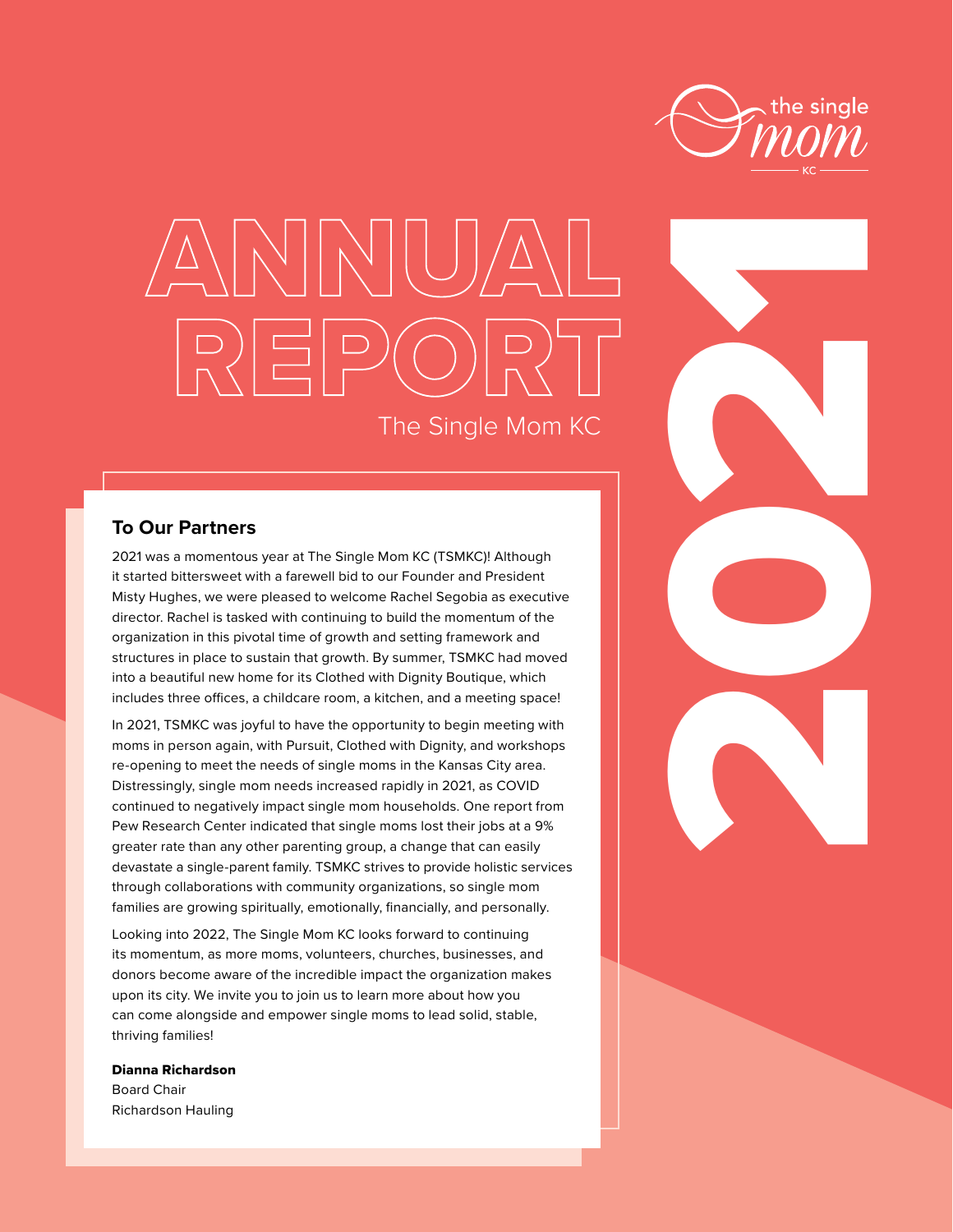# Ministry Overview

The Single Mom KC (TSMKC) was founded to provide hope, courage, and community to the 61,600+ single mother families in the KC metro area. Bearing the full responsibility of parenthood and provision for a family is often exhausting and isolating. TSMKC invites single moms to gather together to celebrate life's victories and support each other through life's challenges.

**The guiding vision** for The Single Mom KC is to build communities of hope that empower single moms to lead solid, stable, thriving families.

**The mission** of TSMKC is to invite single moms into community, equip their families through spiritual and emotional growth, and provide resources so families can walk in restoration.

# 2021 Highlights

### **Resuming In-Person Gatherings**

**Our biggest highlight of the year was the opportunity to gather in person again.** As an organization dedicated to building communities of hope, in-person events are vital to achieving our long-term vision and goals. By March 2021, TSMKC was re-opening both its boutique and Pursuit events to welcome moms and children to gather together over shared meals, conversation, and prayer. Soon after, in-person workshops followed suit, with Victim to Victorious, Healing from Your Heart Wounds, and a Family Fun Day, gathering families to heal, grow, and walk together.

### **Gaining a New Space**

When TSMKC's former landlord decided to tear down the structure that for years had housed Clothed with Dignity Boutique, staff and volunteers weren't sure where the boutique would go. Fortunately, The Personal Marketing Company stepped in with a generous offer that not only provided space for the clothing boutique but also afforded office and meeting space for the first time! By July 2021, TSMKC was warmly nestled into a newly renovated and lovingly designed office space! With a kitchen, childcare room, meeting space, entryway, offices, and receiving bay, TSMKC is fit to better serve even more moms!

## **Hiring a New Executive Director**

By mid-February, the TSMKC board and staff had vetted and selected the organization's new executive director to take the helm as Founder and President Misty Hughes prepared to transition out. Rachel Segobia brought more than 15 years of experience working in nonprofit organizations that empowered women and children. Upon joining TSMKC, Rachel hit the ground running, meeting with stakeholders, assessing infrastructure, and determining organizational needs. The timing couldn't have been better, as the organization continues its fast-paced growth to meet the growing emotional, spiritual, and general needs of single moms throughout the Kansas City area.

The Single Mom KC seeks to serve holistically, empowering and encouraging single moms in every area of their lives, by providing:

- $\geq$  Connection and community with other moms
- $\triangleright$  Events that embrace, educate nourish, and offer hope
- > Practical, spiritual, and leadership development opportunities
- $\triangleright$  Monthly workshops to equip and educate
- $\geqslant$  6- to 8-week classes offer practical life tools
- > Leadership and discipleship training
- > Children's programs for kids to explore and grow
- > Clothed with Dignity Boutique where moms can "shop" for free every month
- $\triangleright$  An outlook that centers on the abundant grace of Jesus Christ





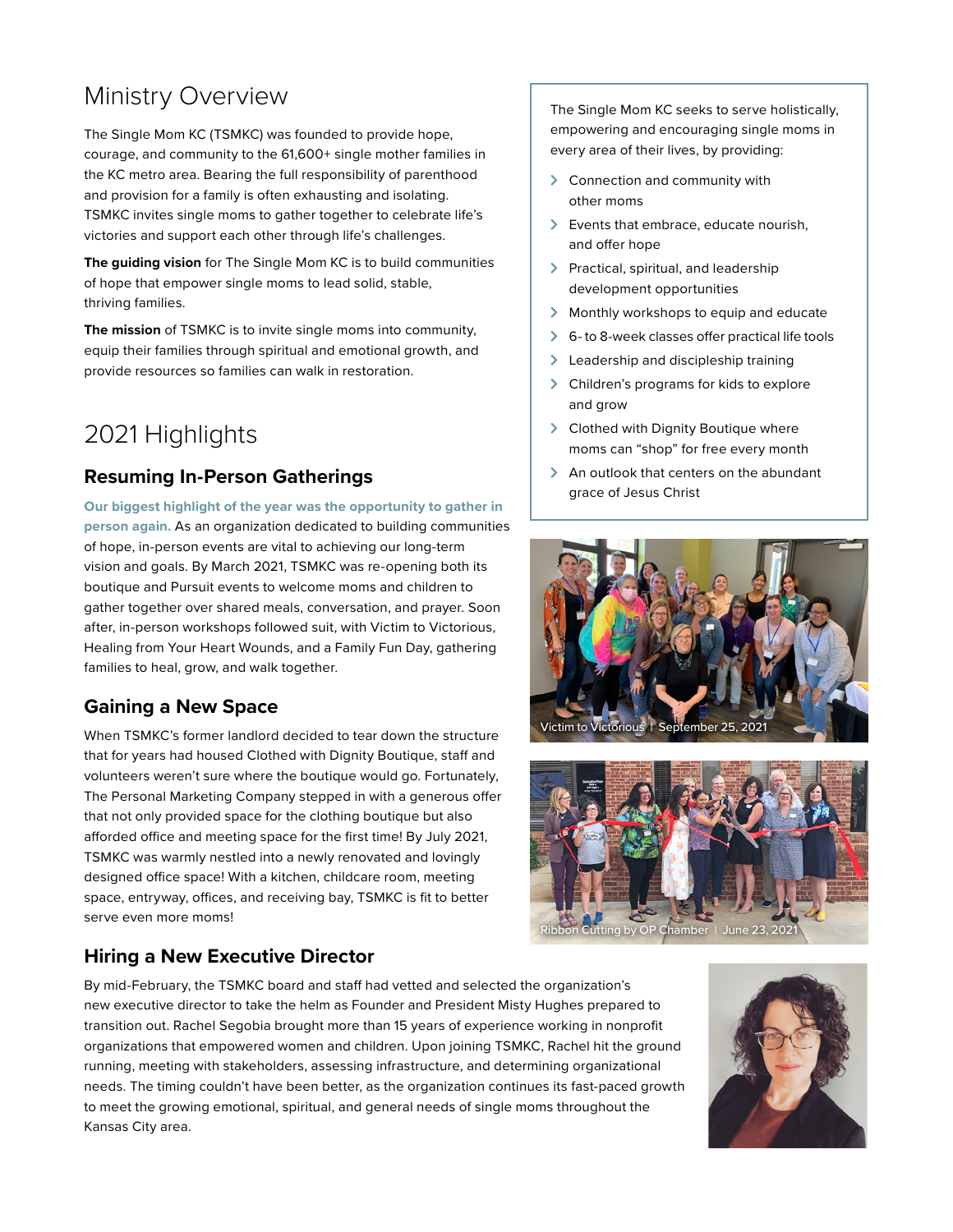# BY THE NUMBERS

In 2021, TSMKC made an incredible impact throughout the KC metro. Here's a look at some of our numbers for the year!



2021 Financials 2021 Financials

| CHANGE IN NET ASSETS |           |
|----------------------|-----------|
| TOTAL ASSETS         | \$128,538 |
| TOTAL LIARILITIES    | \$1,694   |
| NFT ASSFTS           | \$126,844 |